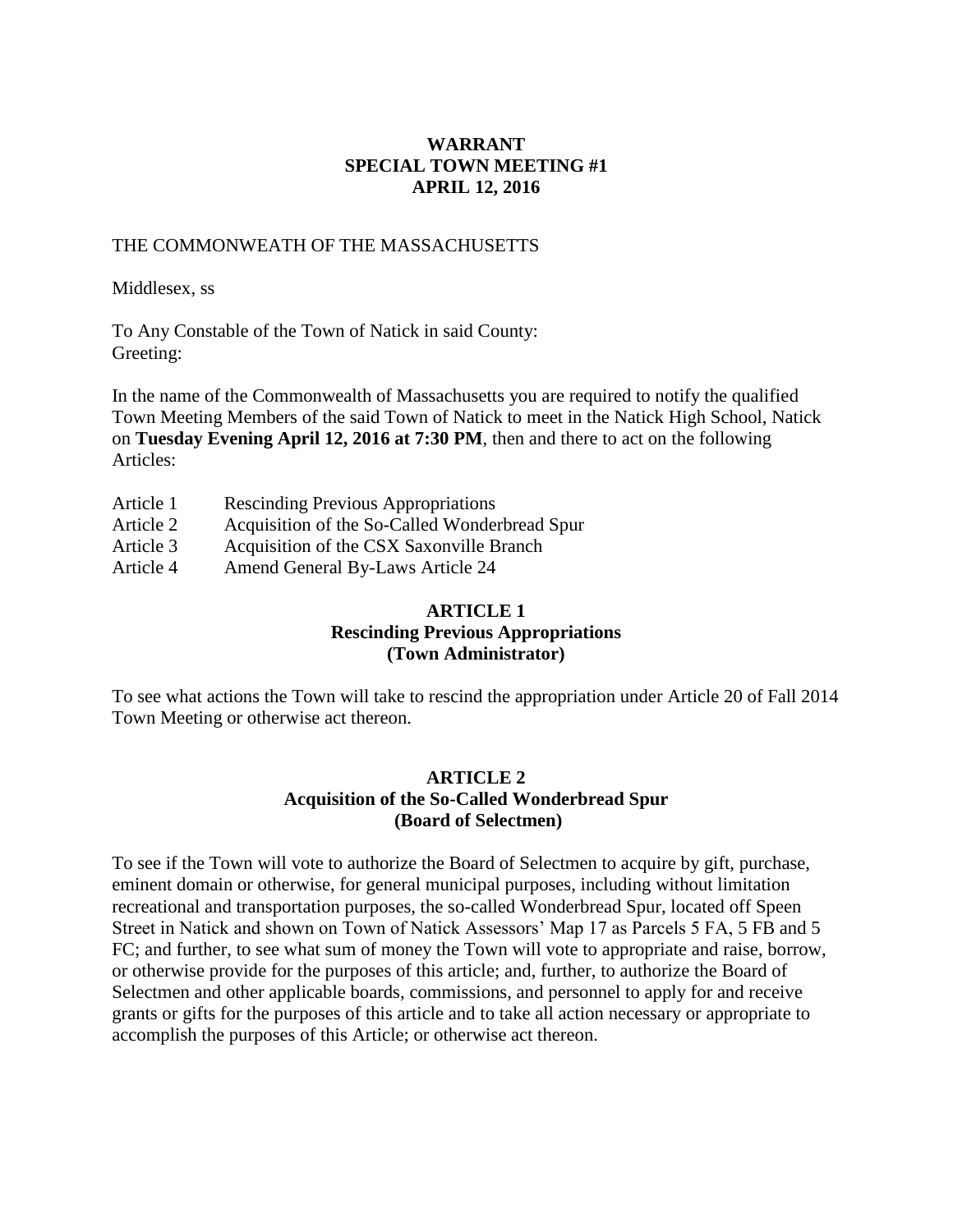#### **ARTICLE 3 Acquisition of the CSX Saxonville Branch (Board of Selectmen)**

To see if the Town will vote to authorize the Board of Selectmen to acquire by gift, purchase, or otherwise, for general municipal purposes, including without limitation recreational and transportation purposes, land known as the Saxonville Branch line and adjoining parcels, owned now or formerly by CSX Transportation, Inc., and shown on Natick Assessors Map 41, Lot RR1; Map 17, Lots 13, 14, 18 and 19; Map 26, Lots 40A and 116A; Map 35, Lot 296; and Map 43, Lots 413A and 413B; which land shall be used for the proposed Cochituate Rail Trail, a plan for which is on file with the office of the Natick Community and Economic Development Department, and further, to see what sum of money the Town will vote to appropriate and raise, borrow, or otherwise provide for the purposes of this article; and, further, to authorize the Board of Selectmen and other applicable boards, commissions, and personnel to apply for and receive grants or gifts for the purposes of this article, and to take all action necessary or appropriate to accomplish the purposes of this article; or otherwise act thereon.

# **ARTICLE 4 Amend General By-Laws Article 24 (Town Employees and Personnel Board) (Town Administrator)**

To see if the Town will vote to amend Article 24 of the General By-Laws (Town Employees and Personnel Board), specifically Section 3.3 therein by deleting in the first sentence thereof the word "step" and replacing it with the words "rate of pay"; or otherwise act thereon.

The above articles are to be acted upon and determined exclusively by Town Meeting Members in accordance with Chapter 2 of the Acts of 1938 and Amendments thereto and the Town Charter and subject to the referendum provided thereby.

And you are directed to serve this Warrant by causing an attested copy of said Warrant to be posted in the Post Office in said Natick; and at the following public places in said Natick, to wit: Precinct 1, Reliable Cleaners, 214 West Central Street; Precinct 2, Cole Recreation Center, 179 Boden Lane; Precinct 3, Kennedy Middle School, 165 Mill St.; Precinct 4, TCAN, 14 Summer Street; Precinct 5, Wilson Middle School, 22 Rutledge Road; Precinct 6, East Natick Fire Station, 2 Rhode Island Avenue; Precinct 7, Lilja Elementary School, 41 Bacon Street; Precinct 8, Natick High School, 15 West Street; Precinct 9, Community Senior Center, 117 East Central Street and Precinct 10, Memorial Elementary School, 107 Eliot Street.

Above locations being at least one public place in each Precinct, in the Town of Natick, and also posted in the Natick U.S. Post Office, Town Hall, Bacon Free Library and Morse Institute Library seven days at least before April 12, 2016; also by causing the titles of the articles on the Warrant for